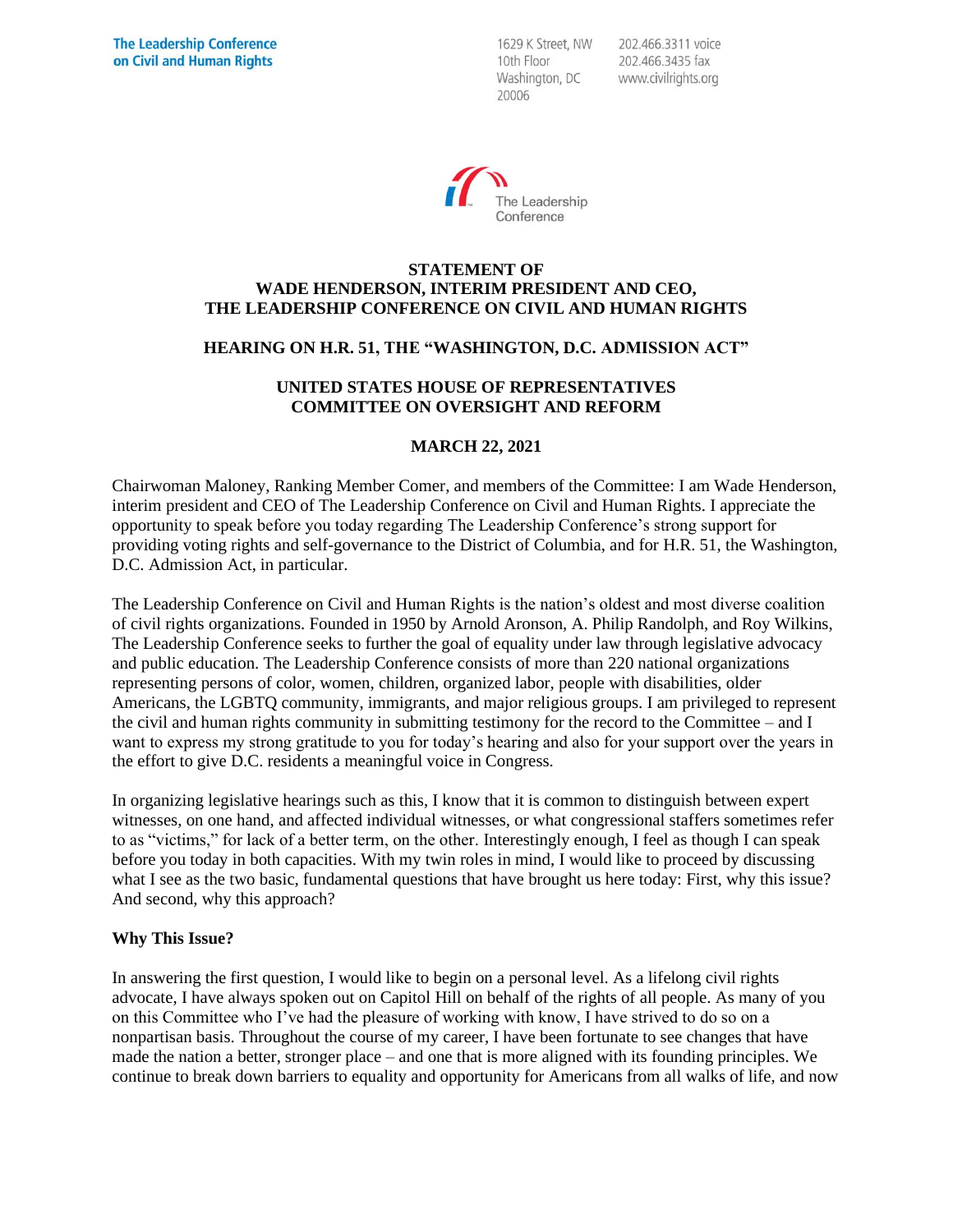Page 2 of 6



more than ever, our government at all levels continues to more closely reflect the make-up of our great nation.

I have seen great progress in the District of Columbia as well. When I was born in the old Freedman's Hospital on Howard University's campus, the city's hospitals were segregated along racial lines by law. That is no longer the case.

Bloomingdale, where I grew up and where I now own a home, was once an all-Black neighborhood by law and by custom. Today, however, people of all races and from all around the world live in the area as my neighbors and friends. Gone, too, are the remnants of the system of *de jure* separate schooling that sent me to an all-Black elementary school, despite the fact that I started grade school after the landmark ruling in *Brown v. Board of Education* had officially outlawed racial segregation.

Yet one thing still has yet to change for me as a lifelong resident of Washington: In spite of all the progress we have seen, and in spite of all my efforts to speak out on Capitol Hill on behalf of other Americans, I have never had anyone meaningfully represent me on Capitol Hill. For more than 200 years, my hundreds of thousands of neighbors in this city and I have been mere spectators to our democracy. Even though we pay federal taxes, fight courageously in wars, and fulfill all of the other obligations of citizenship, we still have no voice when Congress makes decisions for the entire nation on matters as important as war and peace, taxes and spending, health care, education, immigration policy, or the environment.

And while we D.C. residents have long understood the unique nature of our city in the American constitutional system, and we recognize Congress' expansive powers in operating the seat of our federal government, we are not even given a single vote in decisions that affect D.C. residents and D.C. residents alone. Without as much as a single vote cast on behalf of D.C. residents, Congress decides which judges will hear purely local disputes under our city's laws, can overrule how local tax revenues will be spent, and has even tried to micromanage the appropriate penalties for minor, nonviolent legal offenses.

In just the past year, D.C. residents have been subjected to several particularly humiliating reminders of our second-class status in our democracy. Last March, when Congress passed the CARES Act, it shorted the District by \$755 million in COVID-19 assistance because it treated the District as a territory rather than as a state – despite the fact that its residents pay federal taxes just like the residents of every other state. Last summer, the former administration called in federal law enforcement officers and National Guard troops from other states to disrupt largely peaceful protests against police brutality and racism, including violently clearing a D.C. street in order to allow for a presidential photo op. And on January 6, the same administration dragged its heels for hours before finally deploying the D.C. National Guard to quell the deadly attack on the U.S. Capitol.

It is enough to make people feel like dumping crates of tea into the Potomac River.

From a broader civil and human rights perspective, the continued disenfranchisement of D.C. residents before Congress continues to stand out as the most blatant violation of the most important civil right that Americans have: the right to vote. Without it, without the ability to hold our leaders accountable, all of our other rights are illusory.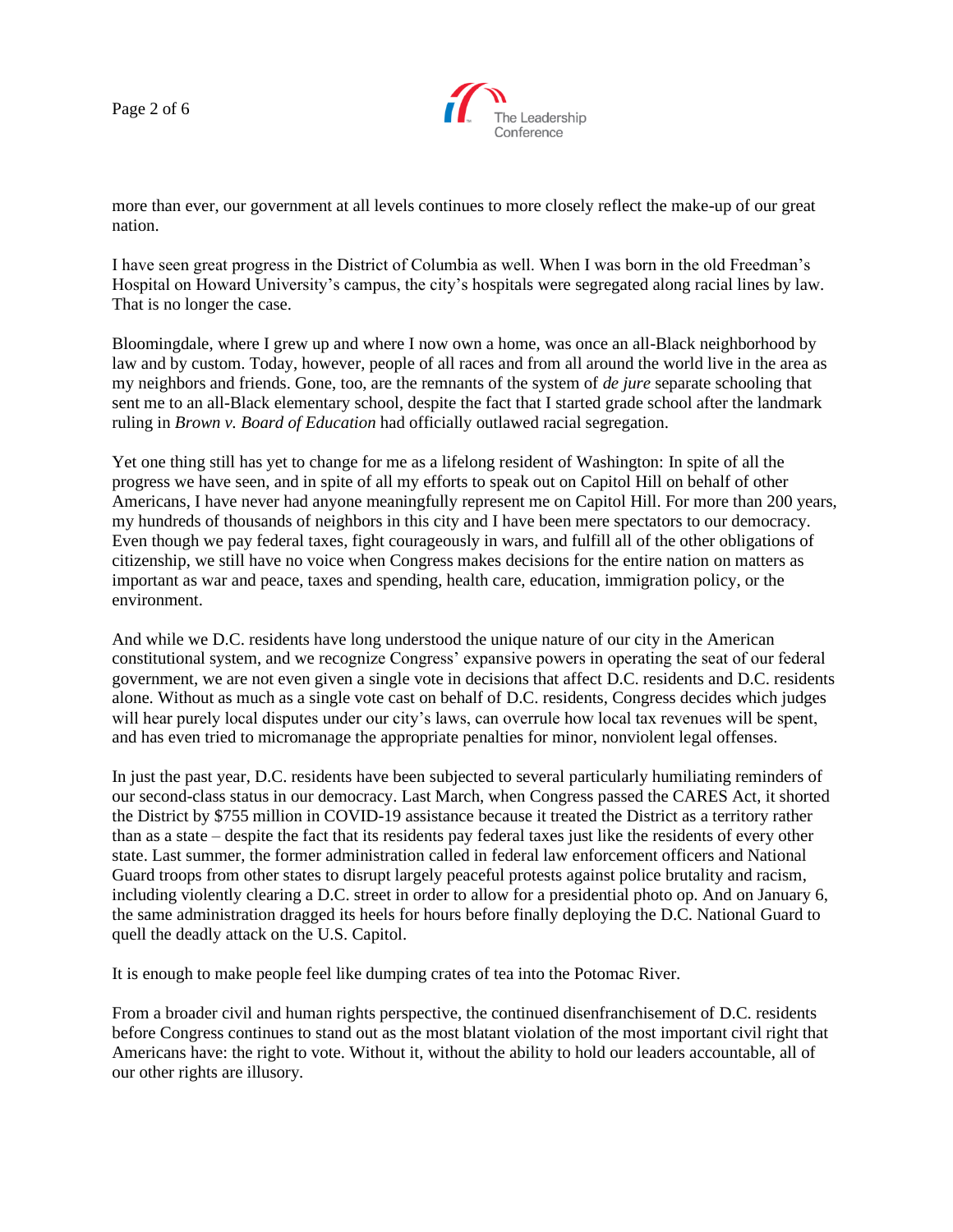Page 3 of 6



Our nation has certainly made tremendous progress throughout history in expanding this right, including through the  $15<sup>th</sup>$ ,  $19<sup>th</sup>$ , and  $26<sup>th</sup>$  Amendments to the U.S. Constitution; and in the process, it has become more and more of a role model to the rest of the world. The Voting Rights Act of 1965 has long been the most effective law we have to enforce that right, and it has resulted in a Congress that increasingly looks like the nation it represents. Its overwhelmingly bipartisan renewal in 2006, including a unanimous vote in the Senate and only token resistance in the House, stands out as one of Congress' finest moments in many years.

In spite of this progress, however, one thing remains painfully clear: The right to vote is meaningless if you cannot put anyone into office. Washingtonians have been deprived of this right for more than two centuries – often on grounds that had nothing to do with constitutional design, and everything to do with  $r \cdot \text{rac}$  – and remain so today. Until D.C. residents have a vote in Congress, they will not be much better off than African Americans in the South were prior to August 6, 1965, when President Johnson signed the Voting Rights Act into law – and until then, the efforts of the civil rights movement will remain incomplete.

The situation will also undermine our nation's moral high ground in promoting democracy and respect for human rights in other parts of the world. Indeed, the international community has taken notice. In December of 2003, for example, a body of the Organization of American States (OAS) declared the United States in violation of provisions of the American Declaration of the Rights and Duties of Man, a statement of human rights principles to which our nation subscribed in 1948.<sup>2</sup> In 2005, the Organization for Security and Cooperation in Europe, of which we are a member, also weighed in. It urged the United States to "adopt such legislation as may be necessary" to provide D.C. residents with equal voting rights.<sup>3</sup> A decade later, OSCE once again drew attention to the fact that D.C. residents still had no representation in Congress.<sup>4</sup>

Extending representation to D.C. residents is one of the highest legislative priorities for The Leadership Conference, and for me on a personal level as a D.C. resident myself. It will remain so until it is achieved.

## **Why this Approach?**

Before turning to a discussion of H.R. 51, I must say that I come before this Committee today with a great deal of frustration. For decades, D.C. residents like me have urged Congress to provide us with the same rights in these halls that all other Americans enjoy. Indeed, this is my fifth time testifying on the issue

<sup>1</sup> For example, Sen. John Tyler Morgan (D. Ala.) explained in 1890 that Congress had replaced D.C.'s locallyelected government with a board of three presidentially-appointed commissioners "to burn down the barn to get rid of the rats... the rats being the negro population and the barn being the government of the District of Columbia," 22 Cong. Rec. 165 (1890) (cited in Brief for the District of Columbia as Amicus Curiae in Support of the Plaintiffs, Castañon v. United States, Civ. No. 18-2545 (D. D.C. 2019), available at https://oag.dc.gov/sites/default/files/2019- 06/Castanon-v-US-Amicus.pdf).

<sup>2</sup> Inter-American Commission on Human Rights, *Statehood Solidarity Committee/United States*, Report No. 98/03, Case 11.204 (Dec. 29, 2003).

<sup>3</sup> OSCE Parliamentary Authority, Washington, *D.C. Declaration and Resolutions Adopted at the Fourteenth Annual Session* (July 1-5, 2005).

<sup>4</sup> OSCE, International Election Observation Mission: United States of America – General Elections, 8 November 2016, Preliminary Conclusions, p. 5, at https://www.osce.org/files/f/documents/a/2/280331.pdf.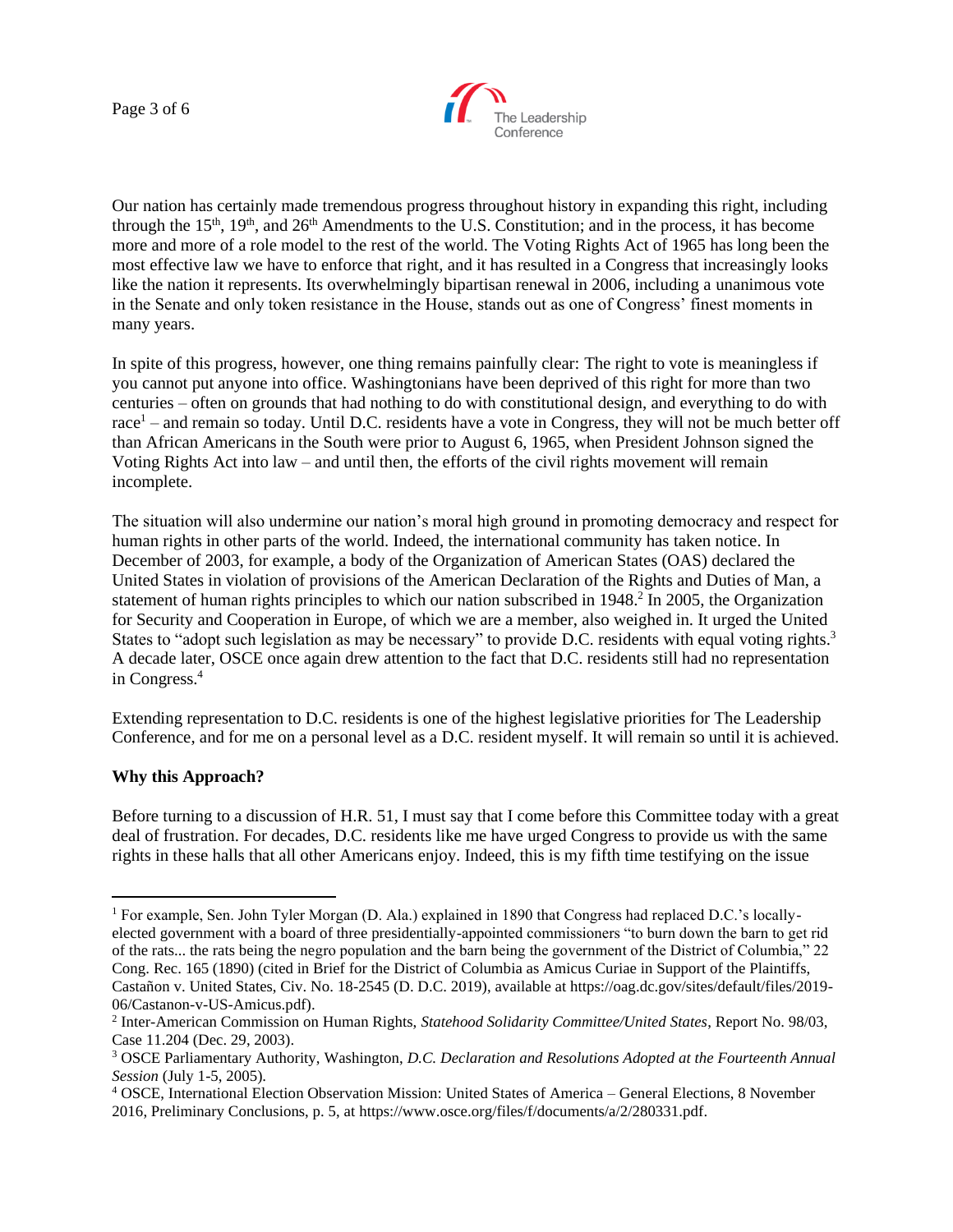Page 4 of 6



since 2004 – and in one of those hearings, in 2007, I was especially honored to sit alongside my friend the late Secretary Jack Kemp who, as always, spoke eloquently and thoughtfully about the need for Congress to correct "this unique historical injustice."<sup>5</sup>

Yet despite our best efforts, nothing has changed. The last time Congress took up the issue of D.C. representation in a bipartisan way was in the  $111<sup>th</sup>$  Congress, in the form of a bill championed by former Rep. Tom Davis (R. Va.) to provide D.C. with a voting House member and to give Utah an additional House seat. Those of us who supported it even went so far as to accept an amendment by then-Senator John Ensign (R. Nev.) that repealed most of D.C.'s firearm laws, even though the amendment undermined the very principles that lay at the heart of the bill. But rather than allow that compromise to pass into law, opponents snatched defeat from the jaws of victory by proposing drastic last-minute changes to the gun amendment that they knew the city could not possibly accept. A decade later, more than 700,000 District residents are still left without any meaningful voice.

That said, I am very grateful to you, Chairwoman Maloney, Congresswoman Norton, and your colleagues who have continued bringing the attention of Congress back to this issue. As our nation continues our efforts to promote our values abroad, we must always be mindful of the fact that democracy begins at home. I believe the enactment of H.R. 51, the Washington, D.C. Admission Act, would finally resolve this glaring inconsistency in our system of government, and it would bolster our moral authority around the world at a time when it is so profoundly important.

H.R. 51 would establish a process for the current District of Columbia to be admitted as our nation's 51<sup>st</sup> state. It would call for the election of a representative and two senators to Congress. Pursuant to Article I, Section 8 of our Constitution, H.R. 51 would also define the seat for our federal government as an area including the White House, the Capitol, the Supreme Court, and many other federal buildings. The United States would retain title to federal buildings and properties that lie outside of the federal enclave. H.R. 51 also provides for the transfer of legal proceedings from the current District to the state of Washington, Douglass Commonwealth, where appropriate, and defines the legal relationships between the new District and the new state. Because some current D.C. residents would still reside within the new District, H.R. 51 would allow them to vote in and be represented by the state of their most recent domicile. Finally, it would set in motion a process to repeal the 23<sup>rd</sup> Amendment.

I know that several other witnesses will discuss some of the constitutional and financial issues, respectively, surrounding the creation of Washington, Douglass Commonwealth, and I am happy to defer to their expertise. But because the issue of repealing the 23rd Amendment has been such a significant part of discussions around D.C. statehood, I would like to briefly chime in on that point here. In short, opponents of D.C. statehood have argued that Washington, Douglass Commonwealth cannot properly be created through the legislative process alone.

While I believe that nothing in the Constitution precludes Congress from creating a state out of the existing District of Columbia, the existence of the 23<sup>rd</sup> Amendment – which now provides D.C. residents with three electoral votes in presidential elections – does indeed create an important practical consideration. Because a very small number of voters would still reside in the new federal enclave, leaving the 23rd Amendment intact would leave them with a disproportionately large influence in

<sup>5</sup> Hon. Jack Kemp, Testimony before U.S. Senate Committee on Homeland Security and Governmental Affairs, May 15, 2007, at https://www.hsgac.senate.gov/imo/media/doc/051507Kemp.pdf.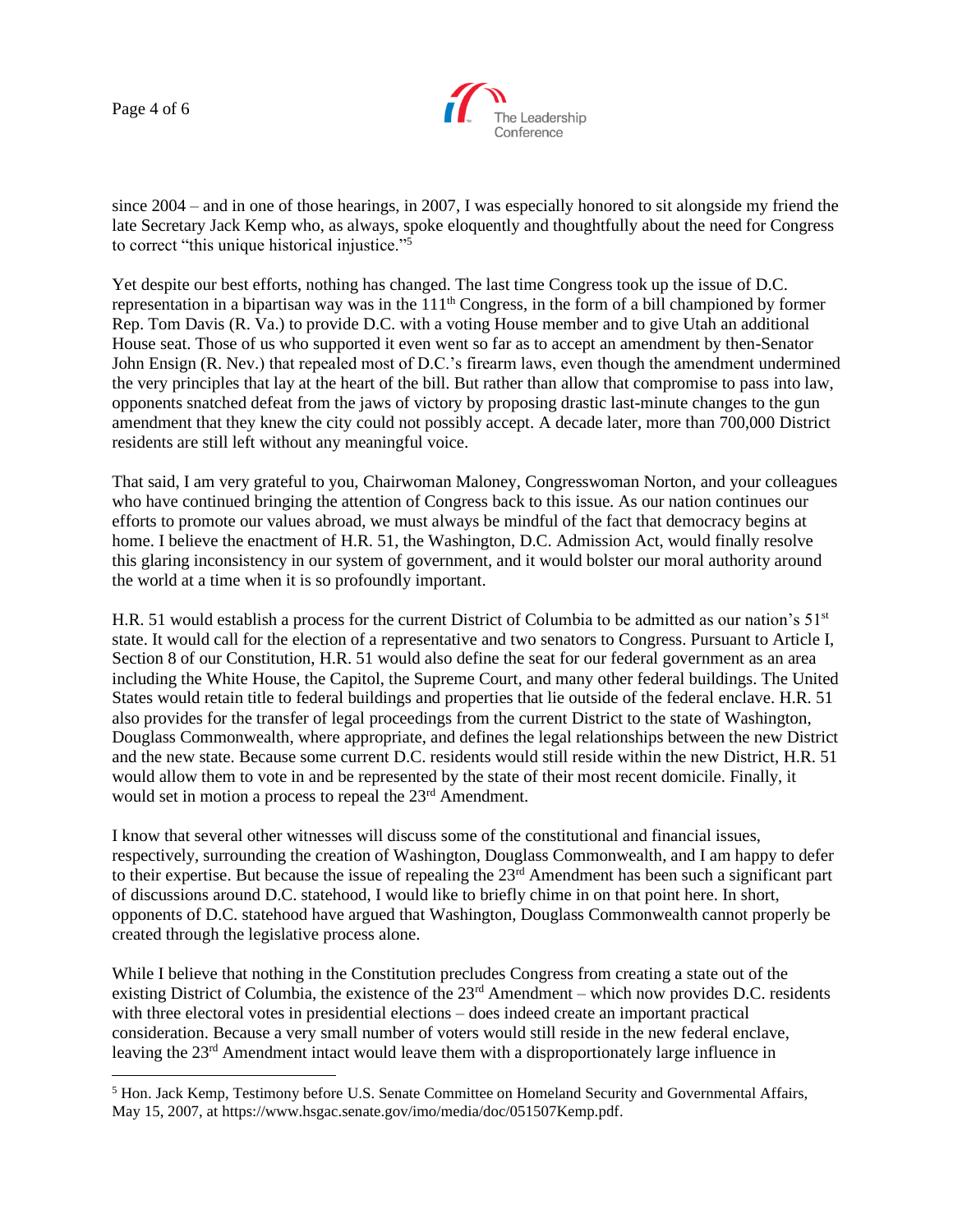Page 5 of 6



presidential elections under its provisions. These three electoral votes, of course, would be in addition to those the State of Washington, Douglass Commonwealth would be entitled to following its creation.

I certainly agree that the 23rd Amendment should be repealed upon the creation of Washington, Douglass Commonwealth, and that this of course would have to be done through the regular process by which we amend our Constitution. But to opponents of statehood who have relied on this as an argument in the past,<sup>6</sup> I have to ask: So what? I do not see this repeal as a particularly difficult proposition for lawmakers. In fact, I find it nearly impossible to fathom that any lawmakers, either in Congress or in the states, would stand in the way of repealing the 23rd Amendment if the question were put before them, as the failure to repeal it would only dilute their own states' electoral votes in presidential elections, to the benefit of a tiny handful of voters who remained in the federal enclave.

Having touched on one objection raised by opponents of D.C. statehood, I would like to touch on several others. The most oft-repeated objection of late is that D.C. statehood is simply a "power grab" by the majority party to advance its legislative agenda.<sup>7</sup> Such critics never really explain why they feel their party cannot compete for the votes of D.C. residents. It is not really my place to advise them. I would suggest, however, that blithely dismissing the 700,000 residents of D.C. as little more than "members of the media and... bureaucrats and lobbyists,"<sup>8</sup> as one senator did last year, is not a particularly helpful way for any party to engage them.

We have also heard calls for retrocession, or returning most of the current District of Columbia to Maryland, as an alternative to statehood. Putting aside the fact that Maryland has expressed no interest in taking back any or all of the District of Columbia, retrocession would raise many of the same practical issues that opponents of H.R. 51 are attempting to raise against D.C. statehood, because the map of the federal enclave would effectively be the the same under either approach. Indeed, just before calling for retrocession as an "obvious compromise," Senator Tom Cotton (R. Ark.) contradicted himself by arguing that "We don't need a city under the control and wholly dependent on another state – whatever that state may be, a new state of Washington or the state of Maryland, which has a Republican governor – for its power, for its water, for its communications, for its national guard."<sup>9</sup> The truth is that retrocession is a smoke screen. For all we hear about it from opponents of statehood, we have yet to see its proponents undertake any serious effort to accomplish it.

The same is true of those who have argued that D.C. statehood would require a constitutional amendment. It would not. And again, we have yet to see any meaningful bipartisan effort to advance such an approach.

I realize that there will be a number of constitutional and practical questions that will be discussed today about the creation of Washington, Douglass Commonwealth and a separate federal district. As we

Lecture #461 on Political Thought, Heritage Foundation (Aug. 27, 1993), available at

http://www.heritage.org/research/lecture/D.C.-statehood-not-without-a-constitutional-amendment

<sup>6</sup> See, e.g., Pate, R. Hewitt, *D.C. Statehood: Not Without a Constitutional Amendment*,

<sup>7</sup> *See, e.g.*, Sens. Lindsey Graham (R. S.C.), Tom Cotton (R. Ark.), Steve Daines (R. Mont.), Press Conference on D.C. Statehood, U.S. Capitol, July 1, 2020, at https://youtu.be/ocPZf7nUOKY.

<sup>&</sup>lt;sup>8</sup> Sen. Tom Cotton (R. Ark.), (responding to a reporter question about the ability of Republicans to win over the votes of the people who live in Washington, D.C.: "Well I will admit that Republicans don't do well with members of the media, and with bureaucrats and lobbyists"), *Id.*